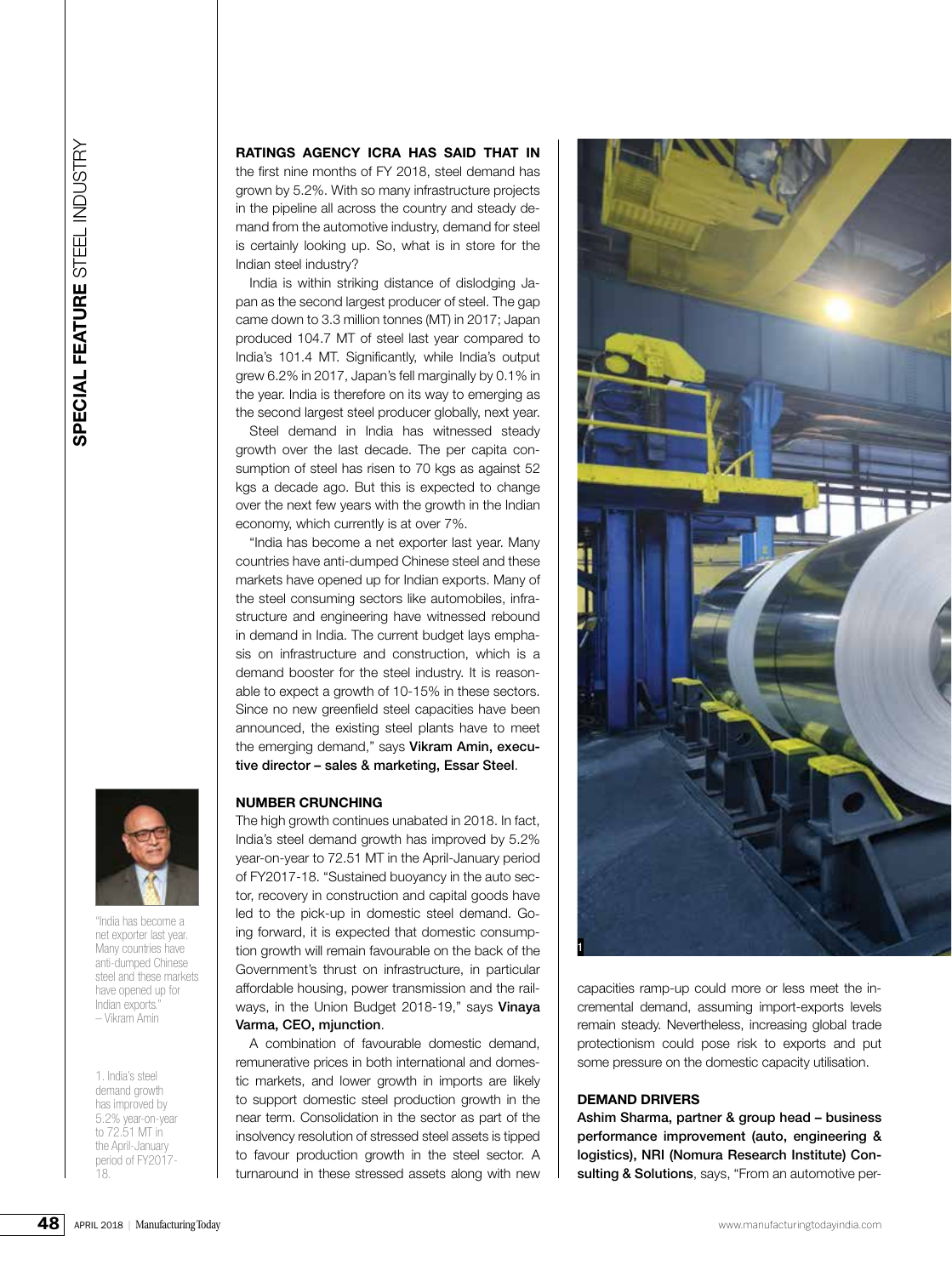# **ADVANTAGE STEEL**

WITH STEADY DEMAND FROM THE AUTOMOTIVE INDUSTRY AND MANY INFRASTRUCTURE PROJECTS IN THE PIPELINE, THINGS ARE LOOKING UP FOR THE STEEL INDUSTRY.

BY **BINDU GOPAL RAO** 

WELFANTAGE STEEL spective, demand drivers include tool steel, a variety of steel still largely imported and the demand for which will increase in India on the back of the forces of increasing market volumes, shortening product life cycles and increasing variety of vehicle models on offer. The other segment is steel used in Body in White (BIW) parts, e.g. high-strength low-alloy steel, which is also imported and the demand for which will rise with increasing emission and safety regulations."

India's per capita steel consumption is much lower than the global average. According to a report pub-

lished by the Ministry of Steel, per capita consumption of steel in India is 61 kgs, while per capita consumption of steel in rural India is only 10 kgs. These numbers are much lower than the global average which is 208 kgs/person. If India manages to sustain a growth rate of 7% or more, it is expected that demand for steel would grow significantly.

"The major demand for steel is likely to come from growth in construction, roads and railways, infrastructure and automobile sectors. As it seems that the policy makers are shifting their focus on the rural sector,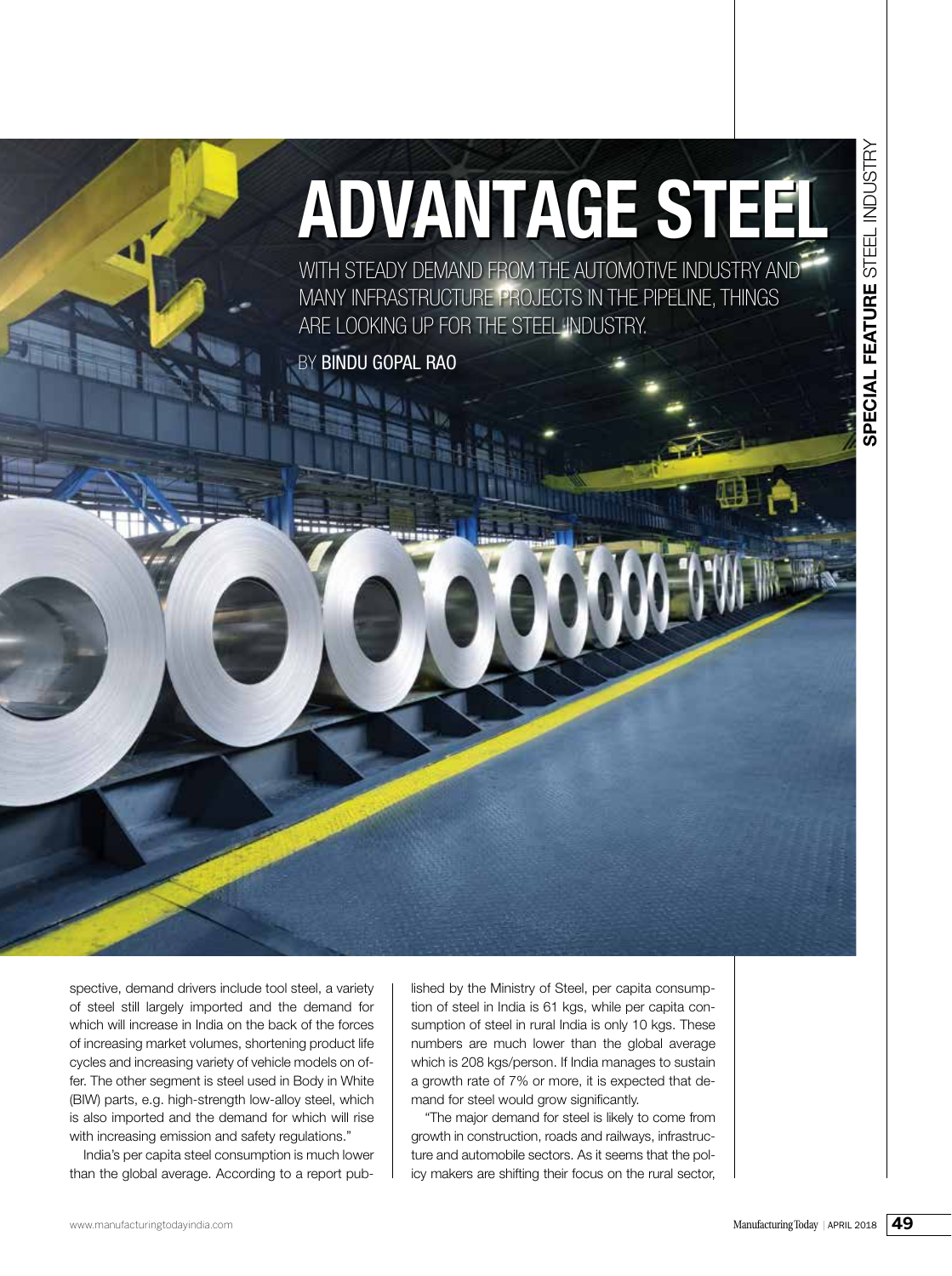

perspective, demand drivers include tool steel, a variety of steel still largely imported and the demand for which will increase in India." – Ashim Sharma

2. In the recent past, the Indian steel industry has faced a number of threats from increased imports from countries like China.

the pent-up demand in this sector can drive demand for steel in the short- to medium-run. Also, growth of real estate and demand for automobiles from the rural, semi-urban and urban sectors can be growth drivers for the steel sector," says Professor Parthapratim Pal, Indian Institute of Management, Kolkata.

## **GOVERNMENT IMPETUS**

In the recent past, the Indian steel industry has faced a number of threats from increased imports from countries like China. The government introduced certain trade measures like the Minimum Import Price (MIP) and anti-dumping duties to protect domestic producers of steel. The MIP was subsequently withdrawn, but due to these policies, along with certain external factors, the Indian domestic steel industry has bounced back.

"The external factors which helped the steel industry include cutting back of steel production by China and some recovery in international steel prices since the middle of 2017. It is expected that after its trouble in 2016-17, the domestic steel industry is now on a firmer footing. It is also expected that increase in domestic demand for steel will remain high in the years to come," says Pal.

#### **TECH TALK**

Naturally, companies in the industry are all set to bite into the pie. For instance, mjunction is using an optimum mix of technology along with its marketing strength to tap this potential. "With a pan India presence helping it to reach out to the end users faster, experienced category managers, and a deep understanding of the offered products, mjunction has uniquely positioned itself as an e-marketplace for selling various steel products. Further, miunction is using the latest machine learning tools that help in analysing the latest price trends and predicting the customer behavior," says Varma.

As the steel industry is poised for growth, companies are looking to infuse technology-based solutions to create a multiplier effect. "As the largest marketplace, we are investing in digital solutions to integrate various channels to achieve greater scale. Not only will this open new digitalisation opportunities, but also ensure greater throughput as volumes go up. To contain costs, we are applying Artificial Intelligence and Robotic Process Automation (RPA) led solutions. All our platforms and applications are constantly being engineered for the seamless experience of our buyers and sellers," says Varma.

Essar Steel has deployed the latest technology in all its operations which are environment-friendly, efficient and produce better quality products. The recycling of by-products is a step towards conserving the environment and optimising costs. Amin explains, "We pride ourselves in developing newer grades of steel to meet the specific requirements of